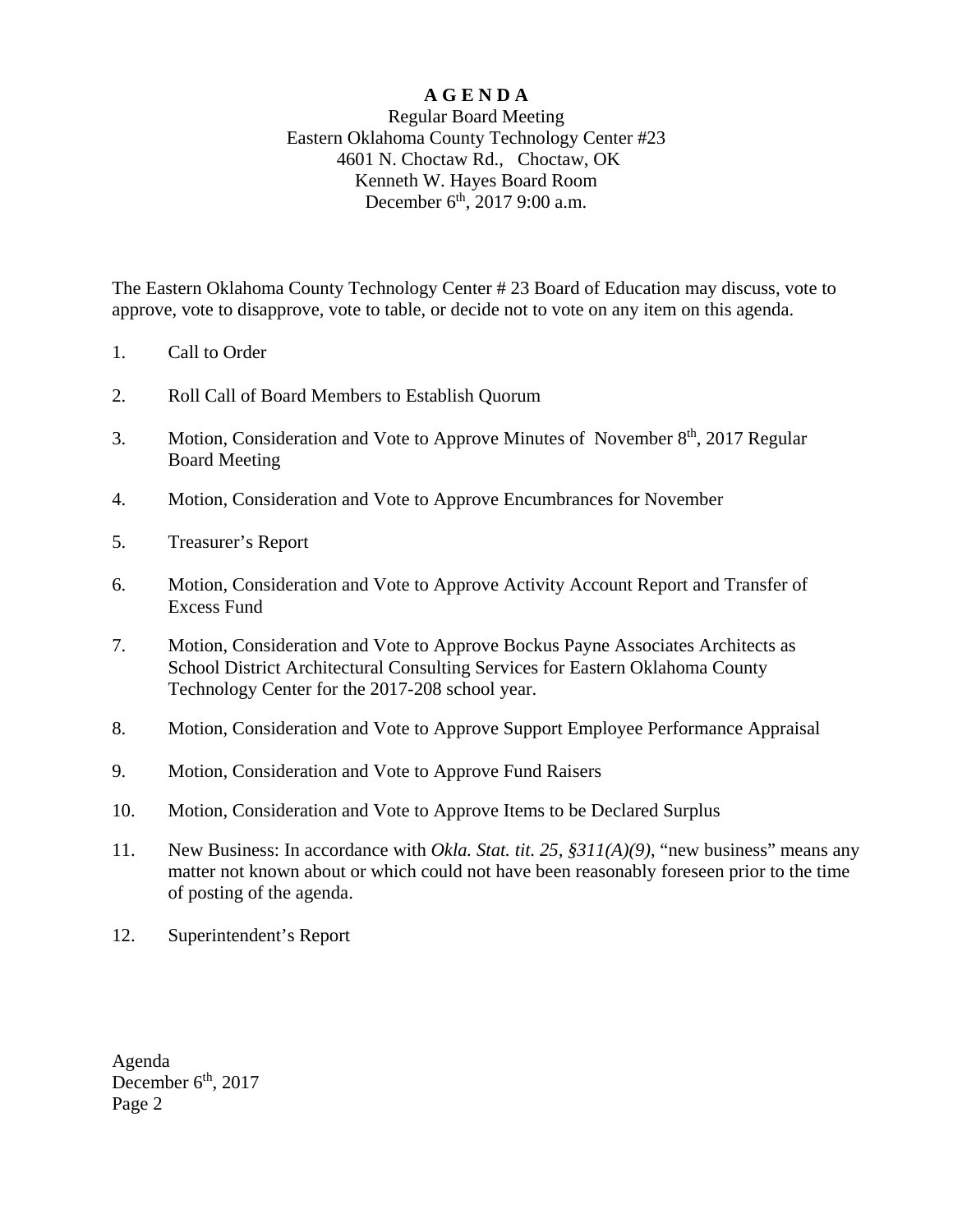Proposed Executive Session for the purpose of discussing the following so the board can return to open session and take action pursuant Executive Session Authority: *Okla. Stat. tit. 25, §§307(B)(1), (3), and (7)*. The following items are proposed for discussion during the Executive Session:

- a. Superintendent Evaluation: Dr. Terry Underwood
- b. Re-Employment of Dr. Terry Underwood and Related Employment Contract period July 1, 20\_\_ through June 30, 20\_\_
- c. New Employments as listed on Personnel Report Attachment A
- 13. Motion and Vote to Convene in Executive Session
- 14. Motion and Vote to Return to Open Session
- 15. Board President's Statement of Executive Session Minute
- 16. Motion, Consideration, and Vote to Approve or Not Approve the following Employment Actions:
	- a. Superintendent Evaluation: Dr. Terry Underwood
	- b. Re-Employment of Dr. Terry Underwood and Related Employment Contract period July 1, 20\_\_ through June 30, 20\_\_
	- c. New Employments as listed on Personnel Report Attachment A
- 17. Board Comments
- 18. Motion and Vote to Adjourn

| Posted By:    |  |
|---------------|--|
| Date Posted:  |  |
| Time Posted:  |  |
| Place Posted: |  |
| Signed:       |  |

The next Regular meeting of the Board is:

Wednesday, January  $10^{th}$ , 2018 **9:00 a.m. Kenneth W. Hayes Board Room PERSONNEL REPORT**

## **Attachment A**

| <b>New Employments:</b> | Beth Bolding, Community Relations Coordinator |
|-------------------------|-----------------------------------------------|
|                         | Linda Betterton, Food Service Employee        |
|                         | Jarold Davis, Maintenance Personnel           |